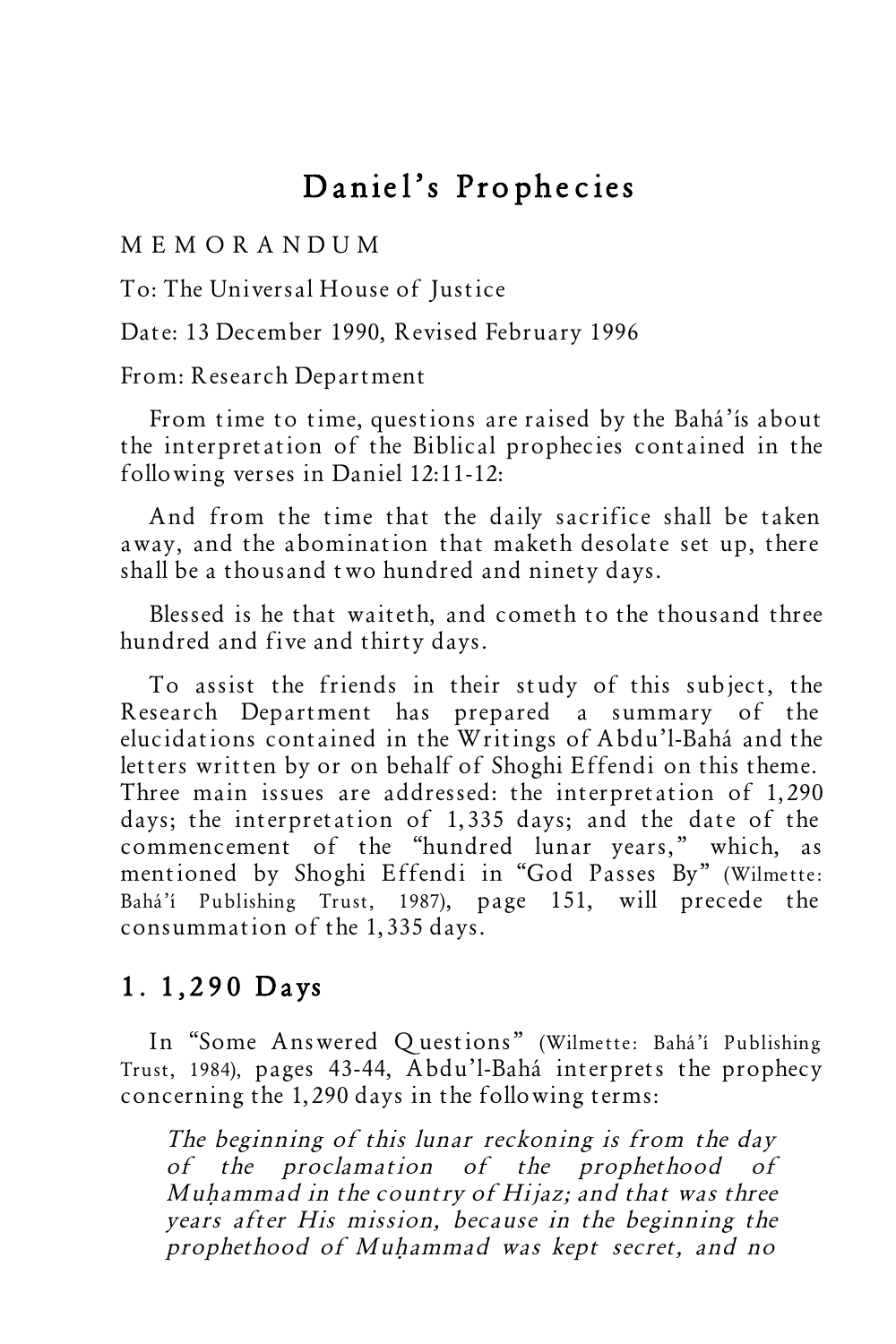one knew it save Khadijah and Ibn Nawfal. After three years it was announced. And Bahá'u'lláh, in the year 1290 from the proclamation of the mission of Muhammad, caused His manifestation to be known.

Note that the Master indicates that, in this instance, time is measured by the "lunar" calendar. Since the proclamation of the mission of Muhammad took place ten years prior to the Hegira, i.e., His flight from Mecca to Medina, from which date the Muslim calendar begins, the year 1290 from the proclamation of the mission of Muhammad was the year 1280 of the Hegira, or 1863-64 A.D.

There are references to 1,290 days in "God Passes By," on pages 110 and 151. In these passages, Shoghi Effendi confirms that the Declaration of Bahá'u'lláh in Baghdad, which occurred in 1863 (1280 A.H.), represents the fulfilment of the 1,290 days.

### 2. 1,335 Days

Two Tablets revealed by 'Abdu'l-Bahá which are published in "The Passing of 'Abdu'l-Bahá" (Haifa: 1922), by Lady Blomfield and Shoghi Effendi, provide interpretations of the 1,335 days referred to by Daniel:

Now concerning the verse in Daniel, the interpretation whereof thou didst ask, namely, "Blessed is he who cometh unto the thousand three hundred and thirty five days." These days must be reckoned as solar and not lunar years. For according to this calculation a century will have elapsed from the dawn of the Sun of Truth, then will the teachings of God be firmly established upon the earth, and the Divine Light shall flood the world from the East even unto the West. Then, on this day, will the faithful rejoice! (p. 31)

O servant of God! The afore mentioned a thousand three hundred and thirty-five years must be reckoned from the day of the flight of His Holiness Muhammad, the Apostle of God, (Hegira) salutations and blessings rest upon Him, at the close of which time the signs of the rise, the glory, the exaltation, the spread of the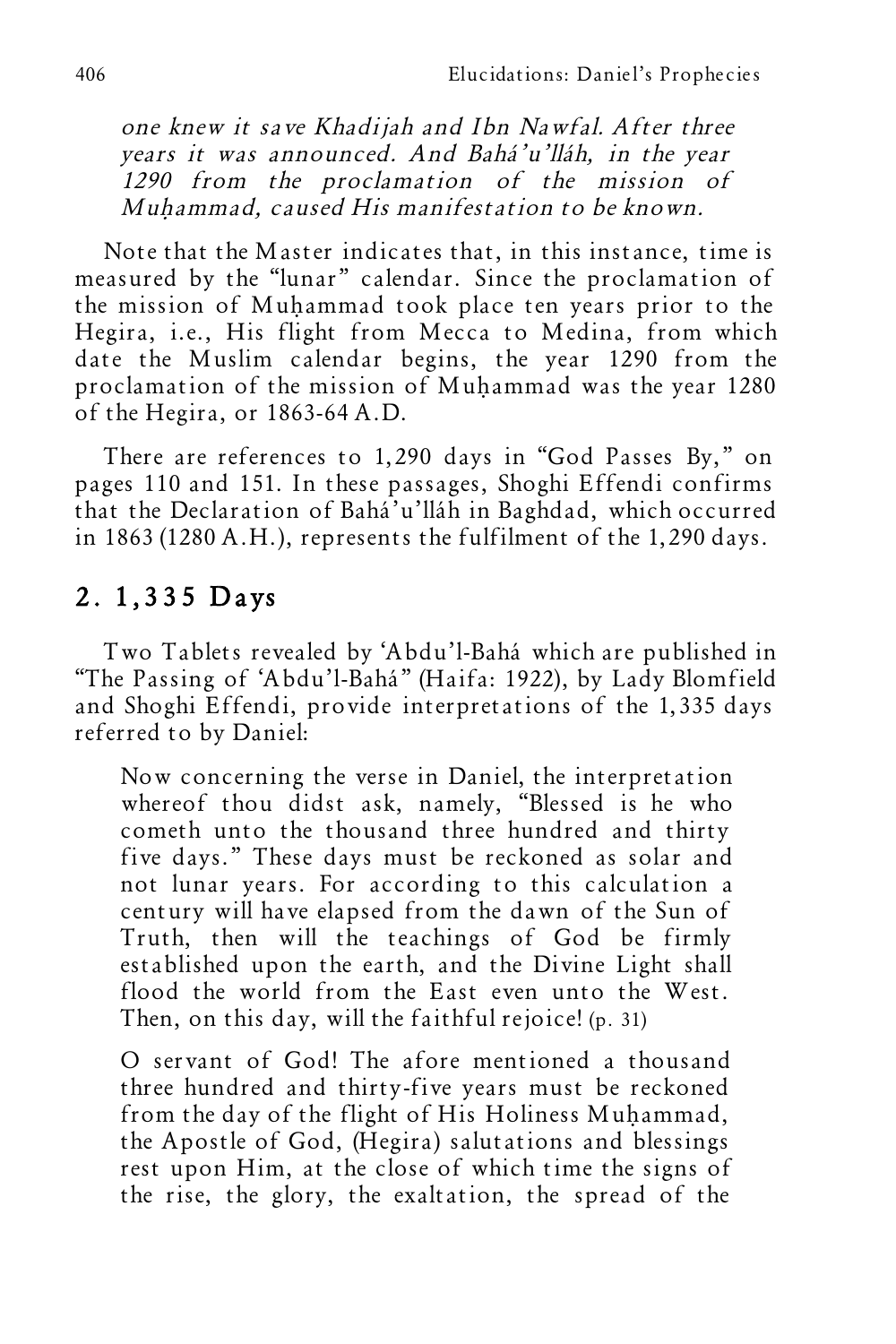Word of God throughout the East and the West shall appear. (p. 31)

From these Tablets it appears that:

- 1. The spread of the Faith throughout the world will signal the fulfilment of this prophecy.
- 2. The "days must be reckoned as solar and not lunar years."
- 3. The Tablets suggest that the prophecy is fulfilled by two different dates. The first derives from the centenary of the Declaration of Bahá'u'lláh; the second is calculated from 622 A.D. — hence, 1963 and 1957.

Shoghi Effendi associated Daniel's reference to the 1,335 days and Abdu'l-Bahá's statements about this prophecy with the centenary of the formal assumption of Bahá'u'lláh's prophetic office and the worldwide triumph of the Bahá'í Cause. He stressed that the prophecy refers to occurrences within the Bahá'í community, rather than to events in the outside world, e.g., the establishment of peace. While the Guardian clearly allied the triumph of the Faith with the successful termination of the third Teaching Plan undertaken by the believers, in his letters and those written on his behalf, three specific dates are mentioned as marking the fulfilment of Daniel's prophecy.

### $2.1$  1960  $-$  A lunar reckoning

Concerning the Declaration of Bahá'u'lláh in Baghdad, Shoghi Effendi, in "God Passes By," page 151, wrote:

The "hundred lunar years," destined to immediately precede that blissful consummation (1,335 days), announced by Daniel … had commenced.

One hundred years, by a "lunar reckoning," after the Declaration of Bahá'u'lláh coincides with 1960.

## $2.2$  1963 – A solar reckoning

When the world-embracing Spiritual Crusade was announced in October 1952, Shoghi Effendi linked the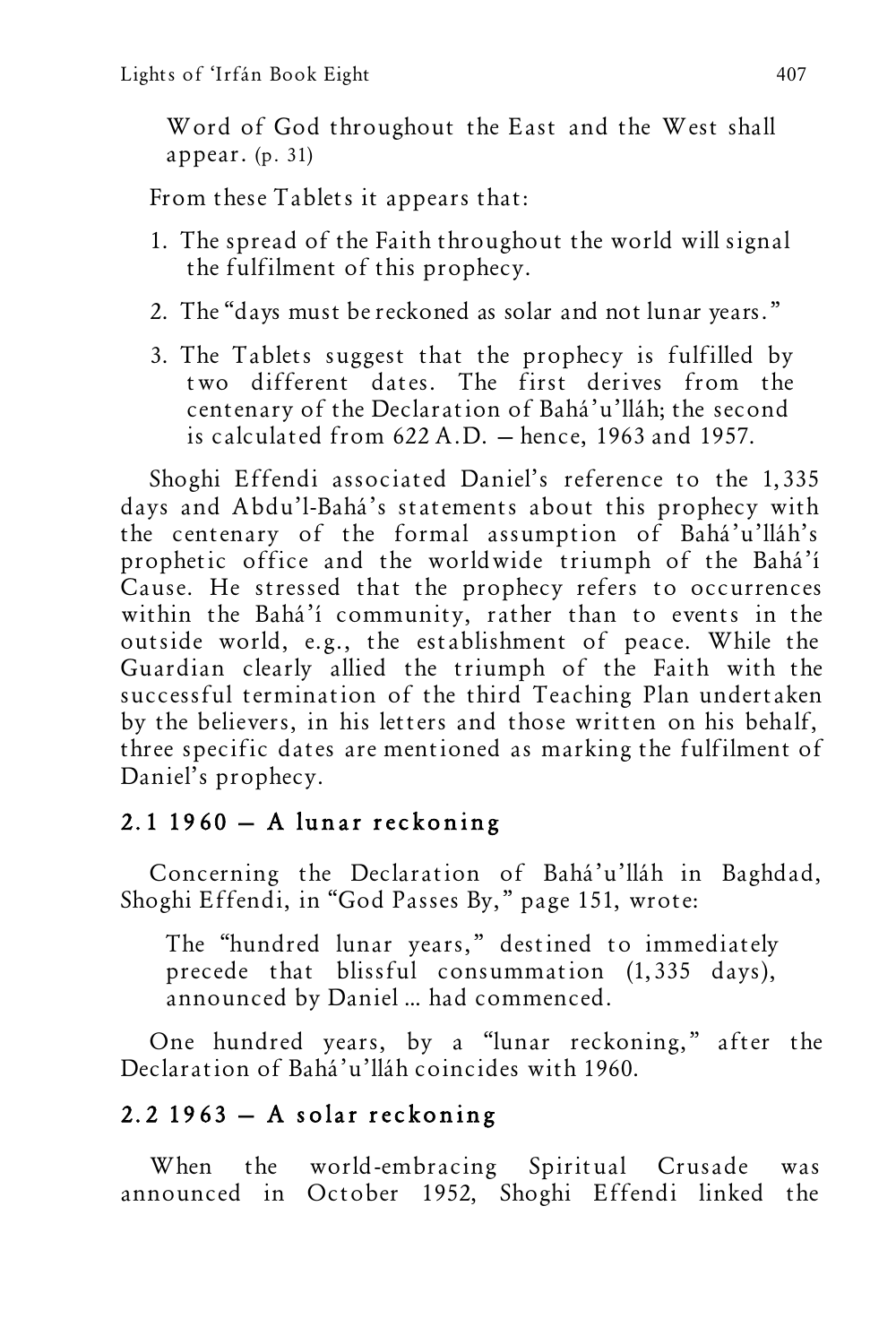completion of this decade-long enterprise with the fulfilment of Daniel's prophecy:

LET THEM AS THEY ENTER IT VOW ONE VOICE ONE HEART ONE SOUL NEVER TURN BACK ENTIRE COURSE FATEFUL DECADE AHEAD UNTIL EACH EVERY ONE WILL HAVE CONTRIBUTED SHARE LAYING ON WORLD-WIDE SCALE AN UNASSAILABLE ADMINISTRATIVE FOUNDATION FOR BAHA'U'LLAH'S CHRIST-PROMISED KINGDOM ON EARTH SWELLING THEREBY CHORUS UNIVERSAL JUBILATION WHEREIN EARTH HEAVEN WILL JOIN AS PROPHESIED DANIEL ECHOED 'ABDU'L-BAHA ON THAT DAY WILL FAITHFUL REJOICE WITH EXCEEDING GLADNESS. ("Messages to the Bahá'í World, 1950-1957" (Wilmette: Bahá'í Publishing Trust, 1971), p. 44)

Thereafter, the fulfilment of Daniel's prophecy concerning the 1,335 days is associated with the end of the Ten Year Crusade. For example, in a letter dated 9 February 1953 on behalf of Shoghi Effendi to a group of Bahá'ís, his secretary wrote:

The purpose of the Conferences <sup>1</sup> will be the world-wide propagation of the Faith. They will lay the foundations of the service of the Bahá'ís of the world for the great Ten Year Crusade ahead — which, God willing, will be consummated in the fulfilment of the prophecies of Daniel, and the achievement of the initial goals set by 'Abdu'l-Bahá in the Tablets of the Divine Plan, whereby the world will be flooded with the Glory of the Lord.

And, in a letter dated 11 May 1956 written on behalf of the Guardian to an individual believer, we find the following statement:

…when we fulfil the Ten Year Crusade, we will have brought into fulfilment Daniel's great prophecy of "Blessed is he who waits and comes to the 1335 days."

<sup>&</sup>lt;sup>1</sup> International Conferences scheduled to take place during 1953.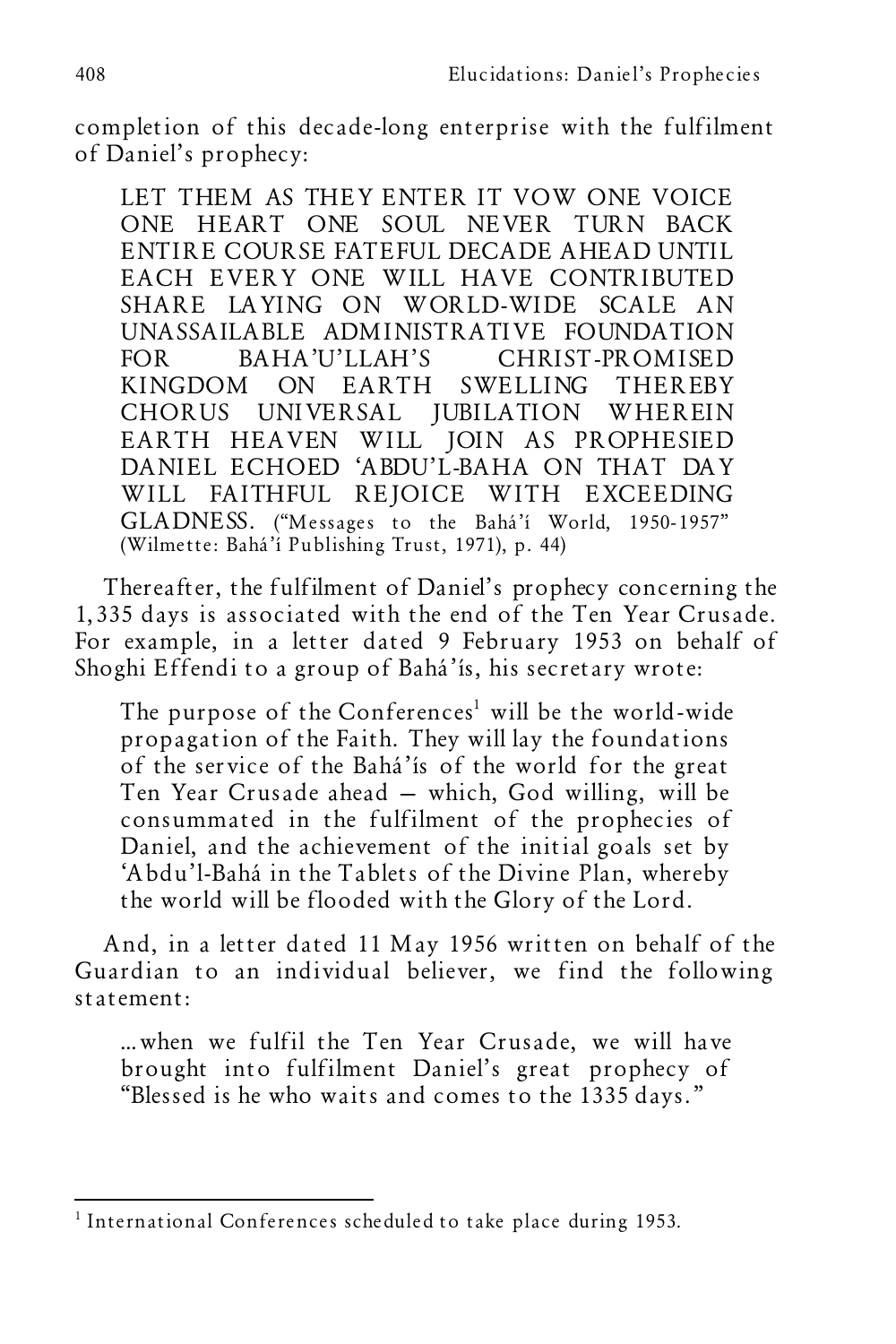#### 2.3 19 57

There are several references in letters written on behalf of Shoghi Effendi which give 1957 as the date of the fulfilment of the prophecy. For example:

It is far too early to make any predictions about peace of any sort, judging by the ebullitions of the world's affairs these days! 'Abdu'l-Bahá, in His Tablets, connects the prophecy of Daniel  $-1957 -$  with the proclamation and spread of the Cause. (31 July 1946 to an individual believer)

It is interesting to note that, when a National Spiritual Assembly sought clarification from the beloved Guardian about whether the 1,335 days culminate in 1957 or in 1963, Shoghi Effendi in a letter dated 30 June 1952 written on his behalf indicated:

Regarding the prophecy of Daniel … this prophecy refers to the hundredth anniversary of the Declaration of Bahá'u'lláh in the Garden of Ridvan, Baghdad. Reference to this can be found in "The Passing of 'Abdu'l-Bahá" in quotations from two of His Tablets. (30 June 1952)

### 2.4 The Calculation of the Date

A number of believers requested guidance from Shoghi Effendi about how to calculate the date that will coincide with the fulfilment of the 1,335 days. We provide two responses written on behalf of the Guardian:

The 1335 days referred to by Daniel will be fulfilled in 1963. The date of the Hijra is 622 A.D. The 1335 days is figured according to the solar calendar, but in adjusting the 1335 days, one must take into consideration the time at which the prophecies were given and change them into solar time, which would bring the date to 1963.

There is one thing of importance for the Bahá'ís to understand; and that is, that this prophecy refers to happenings within the Faith, not occurrences outside the Faith. It refers specifically to the spread of the Faith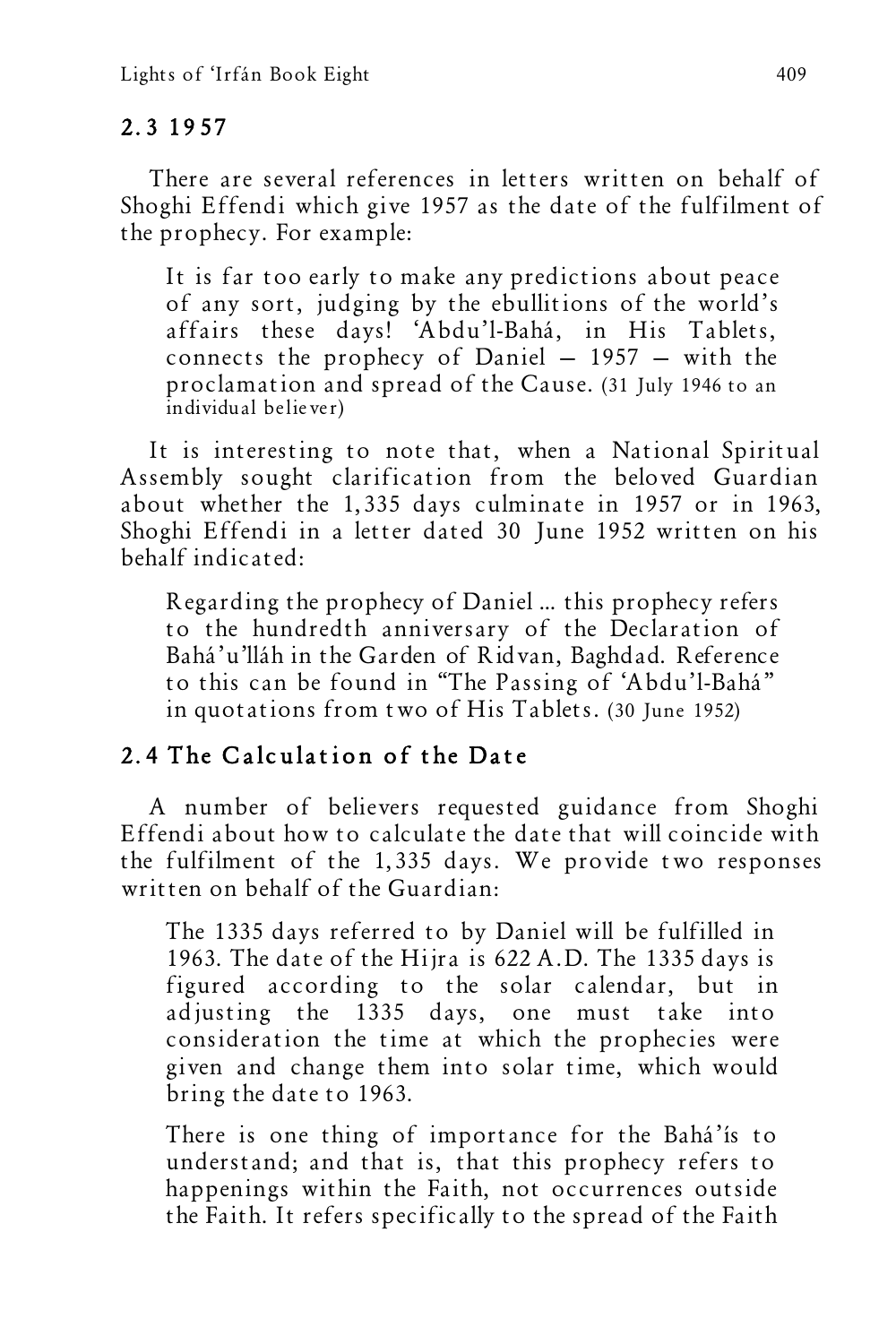over the face of the earth. This will be accomplished when the Bahá'í Faith is firmly established in all of the virgin areas outlined in the Ten Year Crusade, and the other goals of the Crusade are completed. Thus it behoves us to work day and night in order to accomplish this glorious goal. (18 December 1953 to an individual believer)

As regards your question concerning the date 1335: The reckoning of this date does not bring it to the exact date of 1963, but a few more years. Nevertheless, there is no conflict in this, because 'Abdu'l-Bahá says that it will be the beginning of the diffusion of the Light of the Faith in the east and the west. This will already have begun to come about before 1963, which is the fulfilment of the 100 years from Bahá'u'lláh's Declaration. (31 January 1955 to an individual believer)

It is noteworthy that insufficient information is provided in the first extract to permit a precise calculation, while in the second, the Guardian's secretary indicates that a calculation would not give "the exact date of 1963, but a few more years." The Research Department has not been able to locate any additional authoritative texts which contain detailed instructions concerning how to make the calculation.

# 3. The "Hundred Lunar Ye ars"

In God Passes By page 151, Shoghi Effendi allies the "hundred lunar "years after the Declaration of Bahá'u'lláh with the fulfilment of the 1,335 days of Daniel's prophecy. The only other reference to one hundred "lunar" years that the Research Department has, so far, been able to find, is contained in a letter dated 31 October 1947 written on behalf of Shoghi Effendi to a National Spiritual Assembly. This letter clarifies the mistaken assumption that the year 1335 relates to the centenary of Bahá'u'lláh's mystic experience in the Siyah-Chal (i.e., 1952-1953):

He wishes me to point out that this is inaccurate as on page 151 of "God Passes By," in the references to His Declaration, the Guardian clearly states that with this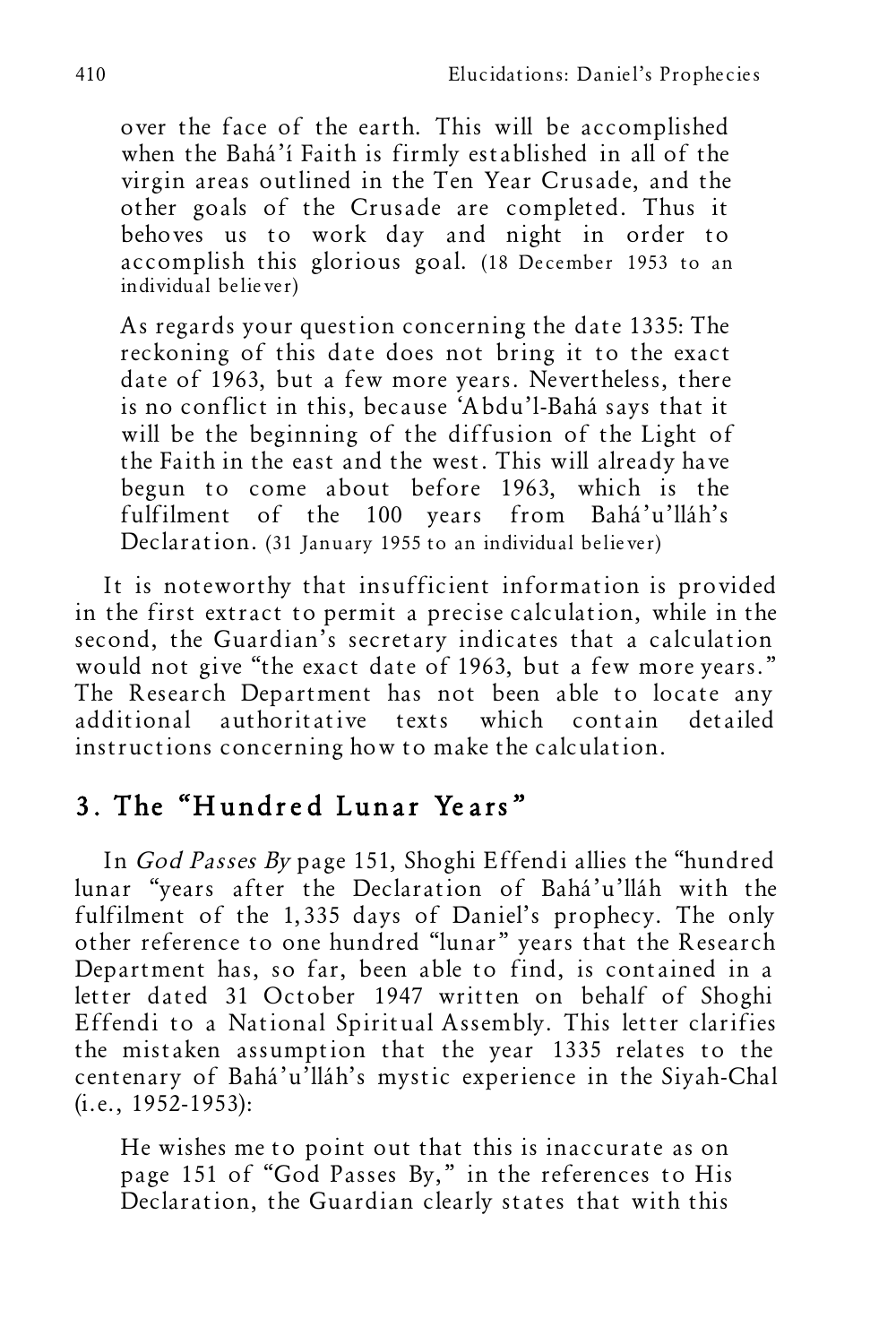Declaration the "hundred lunar years" … had commenced. The mystic experience of Bahá'u'lláh was in the Siyah-Chal and has nothing to do with Daniel's prophecy.

This statement of the Guardian is itself based on extracts from two of the Master's Tablets which are published in "The Passing of Abdu'l-Bahá."

In addition, a believer asked Shoghi Effendi about the relationship between the establishment of peace and the fulfilment of the prophecy about the 1,335 days and requested the source of, a reference to, and the starting date of, a prophecy concerning the "one hundred years after the Declaration of Bahá'u'lláh" referred to in a pilgrim's notes. The Guardian in a letter dated 1 April 1946 written on his behalf made the following response:

'Abdu'l-Bahá's interpretation of the prophecy of Daniel does not definitely connect it with either the Lesser or the Most Great Peace, but rather with a great step forward on the part of humanity and the Bahá'í Faith. All we know is that the Lesser and the Most Great Peace will come — their exact dates we do not know.

The 100 years is from 1853; the Master explains this in some of His Tablets, and is quoted in "The Passing of 'Abdu'l-Bahá." Both of the letters cited above base their conclusions on the same two Tablets of 'Abdu'l-Bahá, which are quoted in section 2 of this memorandum. Since the beloved Guardian rules out a relationship between Daniel's prophecy and the intimation of the coming of revelation to Bahá'u'lláh, it is evident that some other explanation must be found for the significance of the one- hundred-year period that begins in 1853.

## 4. Concluding Remarks

While it is clear that the prophecy concerning the 1,335 days is associated with the spread of the Bahá'í Faith throughout the world, several different dates are given in our authoritative texts for the actual fulfilment of this prophecy. As mentioned earlier, the two Tablets of the Master which are cited in "The Passing of 'Abdu'l-Bahá," page 31, suggest different dates for the fulfilment of the prophecy of the 1,335 days: 1963 and 1957.